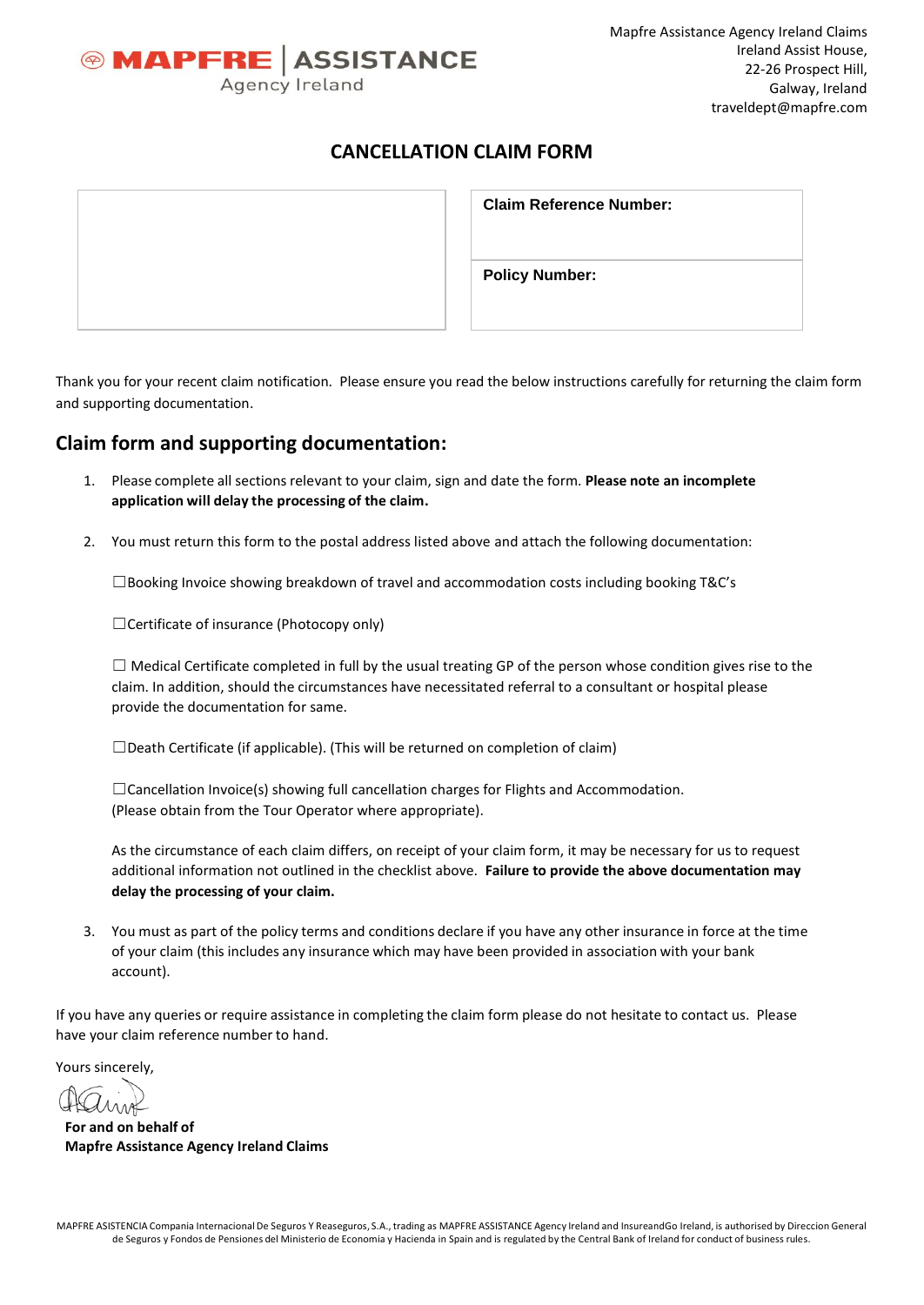

# **CANCELLATION CLAIM FORM**

**Claim Reference Number:** 

**Policy Number:**

(Please see first page of claim form for your reference)

(Please see first page of claim form for your policy number)

## **DATA PROTECTION**

We will ask you to provide some specific information regarding the medical condition or injury giving rise you your claim, and also regarding current or past medical conditions for you and, where relevant, for your fellow travellers close relatives or close business associate. We will only use sensitive information for the specific purpose you provide it, including to validate and administer your claim, and to provide the services described in the policy. This may include sharing with service providers, and of you have travelled outside the European Economic Area 'EEA', it may be necessary for us to transfer your data and share with service providers outside the EEA/ Further information about how data is used and shared can be found on our privacy policy o[n www.mapfreassistance.ie/gdpr.](http://www.mapfreassistance.ie/gdpr)

You must ensure that you only provide sensitive information amount other people where you have the consent or legal right to do so.

## **Do you provide your consent for such use, transfer and sharing of the data you provide?**

Note, if you do not wish to provide consent, this prevents us from provide cover under the policy and we are hereby released from any liability for your claim.

# **SECTION A**

| <b>CLAIMANT DETAILS</b> |                    |  |
|-------------------------|--------------------|--|
| Title:                  | Gender:            |  |
| Forename:               | Surname:           |  |
| Date of Birth:          | Occupation:        |  |
| Address:                | Home Phone Number: |  |
|                         | Work Phone Number: |  |
|                         | Mobile Number:     |  |
|                         | Email Address:     |  |
| <b>TRIP DETAILS</b>     |                    |  |
| Tour operator:          | Booking agent:     |  |
| Destination:            | Date trip booked:  |  |
| Departure date:         | Return date:       |  |

# **SECTION B**

## **ANY OTHER INSURANCE DETAILS:**

Travel Insurance policy? YES □ NO□

Insurance with your bank account / bank card? YES  $\Box$  NO $\Box$ Any other insurance policy which may cover this loss? YES  $\Box$  NO $\Box$ If Yes to any of the above, please provide Company Name & Policy Number:

## **PREVIOUS CLAIMS HISTORY:**

| Have you made ANY insurance claim in the past 3 years? (If yes, please provide details below) |                      |                       |         |  |
|-----------------------------------------------------------------------------------------------|----------------------|-----------------------|---------|--|
| Year                                                                                          | <b>Type Of Claim</b> | <b>Amount Claimed</b> | Company |  |
|                                                                                               |                      |                       |         |  |
|                                                                                               |                      |                       |         |  |

**DECLARATION:** Insurers and their agents share information to prevent fraud and for underwriting purposes. This document, information provided when taking out the Policy and relevant facts form the basis of your claim and may be shared or used for

MAPFRE ASISTENCIA Compania Internacional De Seguros Y Reaseguros, S.A., trading as MAPFRE ASSISTANCE Agency Ireland and InsureandGo Ireland, is authorised by Direccion General de Seguros y Fondos de Pensiones del Ministerio de Economia y Hacienda in Spain and is regulated by the Central Bank of Ireland for conduct of business rules.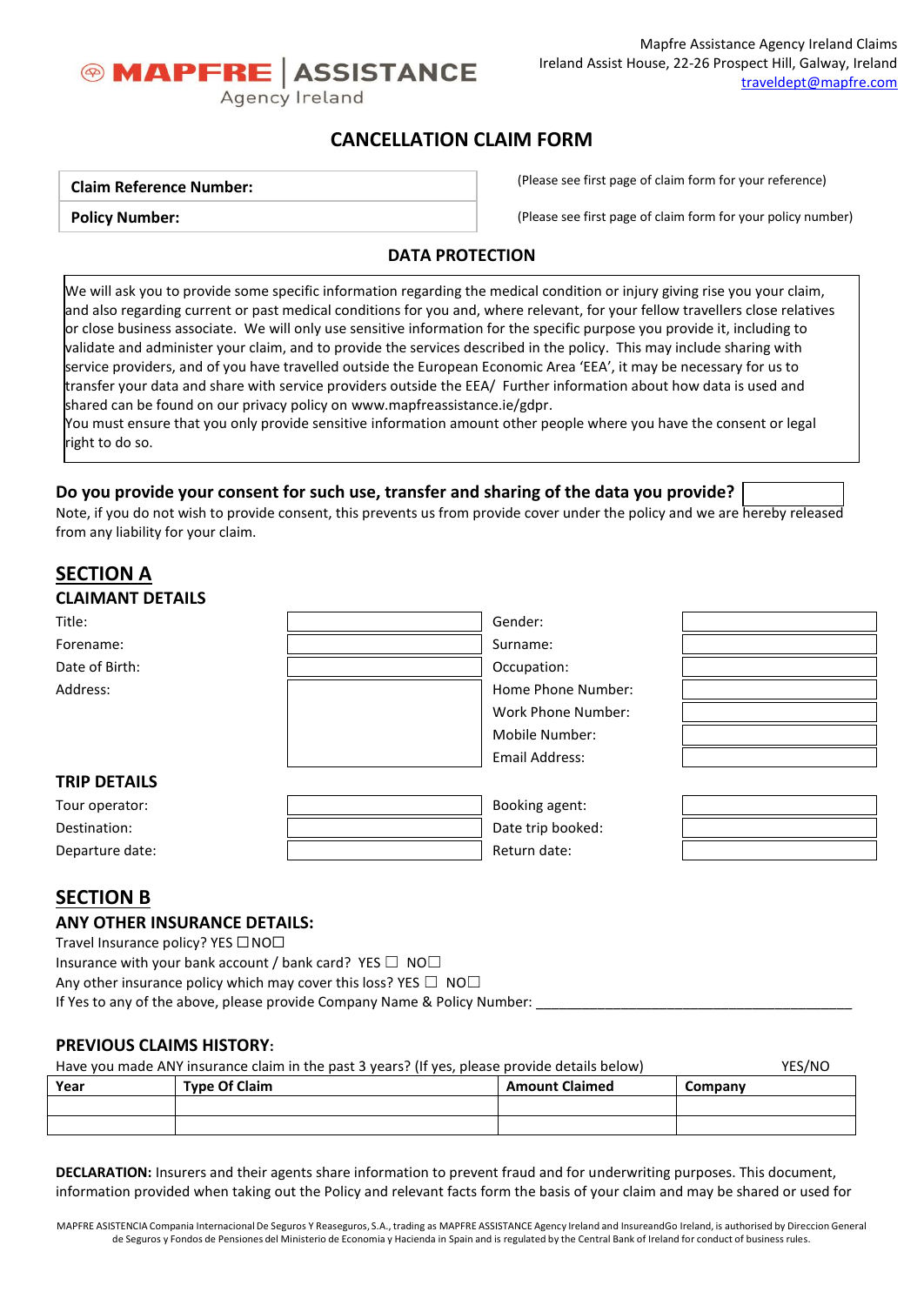audit purposes. It is a criminal offence to make a fraudulent claim. We investigate all cases and any person suspected of fraud is reported to the Police/Gardai with whom we always cooperate in effecting a prosecution. I/We understand that you may seek information from other insurers and third parties to check that the information provided above is truthful and that details of this claim can be used for audit and fraud prevention purposes. I/We understand that you may request information from medical providers abroad in relation to a claim where medical advice was sought. I/We declare that to the best of my/our knowledge and belief that all the information I/We have given is correct. I/We have not withheld any information connected with this incident and agree to provide any further information or documentation as may be required. I understand that the insurer does not admit liability by the issue of this form.

### **ALL PERSONS CLAIMING MUST SIGN BELOW:**

| Name (please print) | Signature | Date |
|---------------------|-----------|------|
|                     |           |      |
|                     |           |      |
|                     |           |      |

**\_\_\_\_\_\_\_\_\_\_\_\_\_\_\_\_\_\_\_\_\_\_\_\_\_\_\_\_\_\_\_\_\_\_\_\_\_\_\_\_\_\_\_\_\_\_\_\_\_\_\_\_\_\_\_\_\_\_\_\_\_\_\_\_\_\_\_\_\_\_\_\_\_\_\_\_\_\_\_\_\_\_\_\_\_\_\_\_\_\_\_ \_\_\_\_\_\_\_\_\_\_\_\_\_\_\_\_\_\_\_\_\_\_\_\_\_\_\_\_\_\_\_\_\_\_\_\_\_\_\_\_\_\_\_\_\_\_\_\_\_\_\_\_\_\_\_\_\_\_\_\_\_\_\_\_\_\_\_\_\_\_\_\_\_\_\_\_\_\_\_\_\_\_\_\_\_\_\_\_\_\_\_**

# SECTION C **INCIDENT DETAILS**

Please detail the medical condition / injury giving rise to your claim:

Date symptoms first began / injury occurred

Date first consulted a Medical Practitioner

Date Medical Practitioner recommended cancellation

Date cancellation was notified to Travel Agent / Tour Operator

We may need to contact the Medical Practitioner if any point needs clarification. In order for us to do so, please give us your authority by signing below:

Signed:\_\_\_\_\_\_\_\_\_\_\_\_\_\_\_\_\_\_\_\_\_\_\_\_\_\_\_\_\_\_\_\_\_\_\_\_\_\_\_\_\_\_\_\_\_\_\_\_\_\_\_\_\_\_\_\_\_\_\_\_\_\_\_\_\_\_\_\_\_\_\_\_\_\_\_\_\_\_\_\_\_\_\_\_\_\_\_\_\_\_\_\_\_\_

Medical Practitioner's contact details:

Did you make a medical declaration prior to Booking your Trip/Purchasing your Insurance: YES/NO

If 'Yes', please provide reference number:

Please list all persons claiming and their relationship to the lead insured:

| <b>Name</b> | Relationship | Age | Name | Relationship | Age |
|-------------|--------------|-----|------|--------------|-----|
|             |              |     |      |              |     |
|             |              |     |      |              |     |
|             |              |     |      |              |     |

### **CANCELLATION EXPENSES CLAIMED**

| Date Expense<br><b>Incurred</b> | <b>Description</b>                                    | <b>Amount Paid</b> | Refund<br>Amount | <b>Claimed</b><br>Amount | <b>Office Use Only</b> |
|---------------------------------|-------------------------------------------------------|--------------------|------------------|--------------------------|------------------------|
|                                 |                                                       |                    |                  |                          |                        |
|                                 |                                                       |                    |                  |                          |                        |
|                                 |                                                       |                    |                  |                          |                        |
|                                 |                                                       |                    |                  |                          |                        |
|                                 | Total holiday cost paid (excluding insurance premium) |                    |                  |                          |                        |

Total amount refunded / pending to be received

Amount claimed (less any refunds received / pending)

# **SECTION D**

### **(NB Payment cannot be issued unless all below details are provided)**

Bank Name and Branch:

| Account Holder's Name: |                     | Account Number: |  |
|------------------------|---------------------|-----------------|--|
| Sort code:             | <b>IBAN Number:</b> |                 |  |

MAPFRE ASISTENCIA Compania Internacional De Seguros Y Reaseguros, S.A., trading as MAPFRE ASSISTANCE Agency Ireland and InsureandGo Ireland, is authorised by Direccion General de Seguros y Fondos de Pensiones del Ministerio de Economia y Hacienda in Spain and is regulated by the Central Bank of Ireland for conduct of business rules.